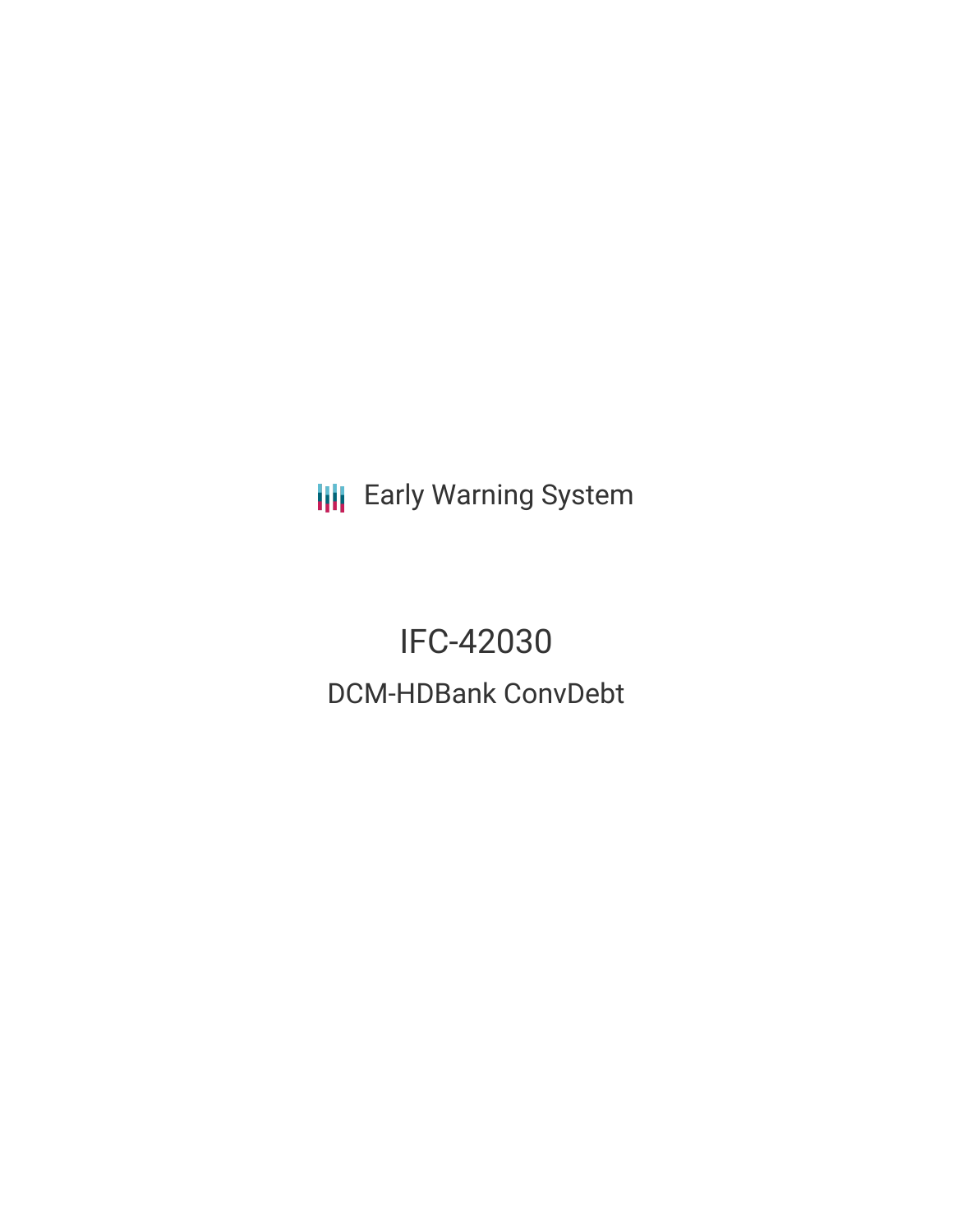## **Quick Facts**

| <b>Countries</b>               | Vietnam                                                 |
|--------------------------------|---------------------------------------------------------|
| <b>Specific Location</b>       | Ho Chi Minh City and nationwide                         |
| <b>Financial Institutions</b>  | International Finance Corporation (IFC)                 |
| <b>Status</b>                  | Active                                                  |
| <b>Bank Risk Rating</b>        | FI                                                      |
| <b>Voting Date</b>             | 2021-12-20                                              |
| <b>Borrower</b>                | HO CHI MINH CITY DEVELOPMENTJOINT STOCK COMMERCIAL BANK |
| <b>Sectors</b>                 | Finance                                                 |
| <b>Investment Amount (USD)</b> | $$28.50$ million                                        |
| <b>Project Cost (USD)</b>      | $$95.00$ million                                        |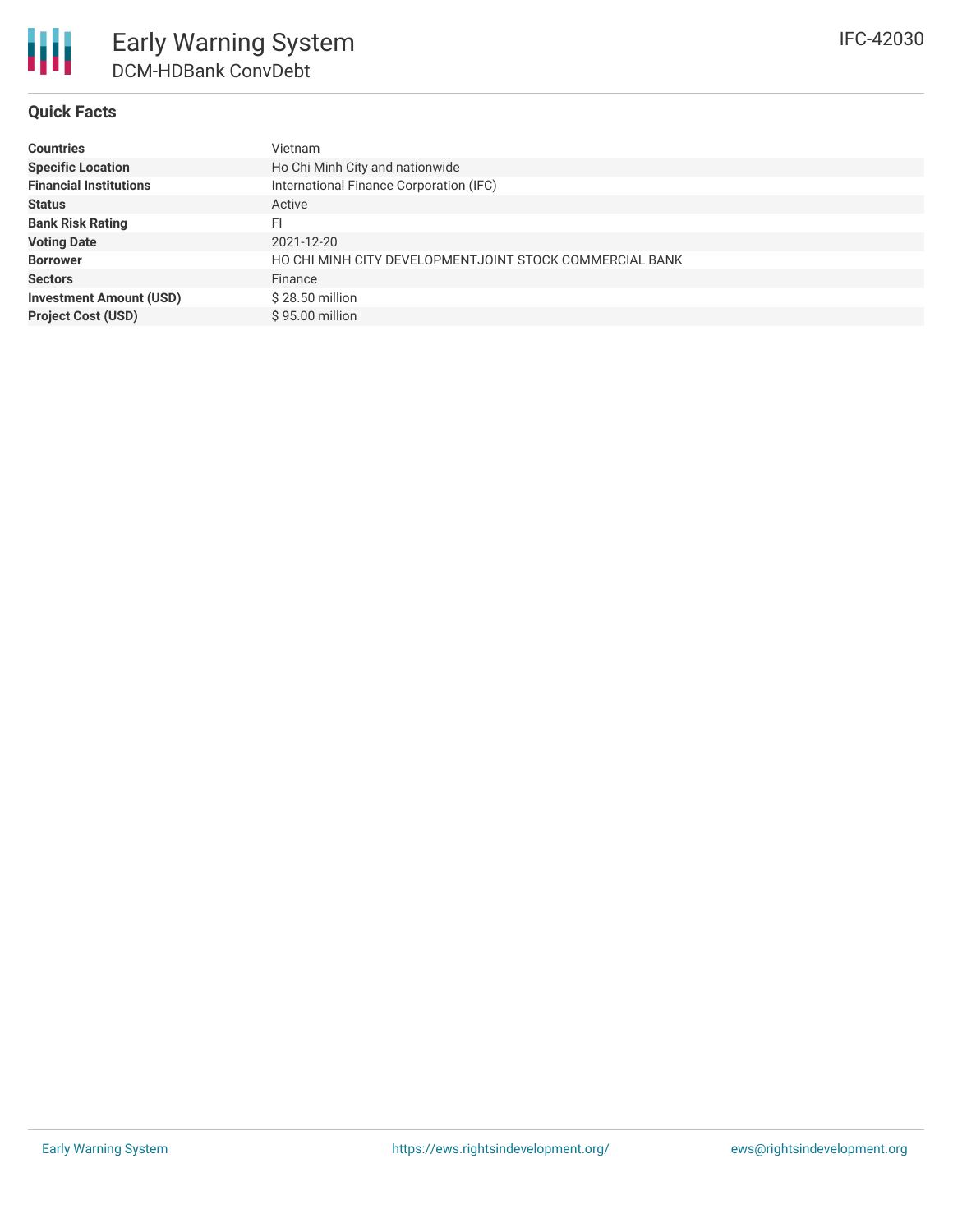

# **Project Description**

According to the bank's website, "the proposed project entails an investment of up to US\$95 million by IFC and IFC Asset Management Company (AMC) in a five-year and 1 day Basel II compliant US\$ denominated Convertible Tier II Bond issued by Ho Chi Minh City Development Joint Stock Commercial Bank ('HDBank' or the 'Bank'). The investment is aimed at strengthening the Bank's capital and support increased lending to retail and SME segments including women-owned SMEs (WSMEs)."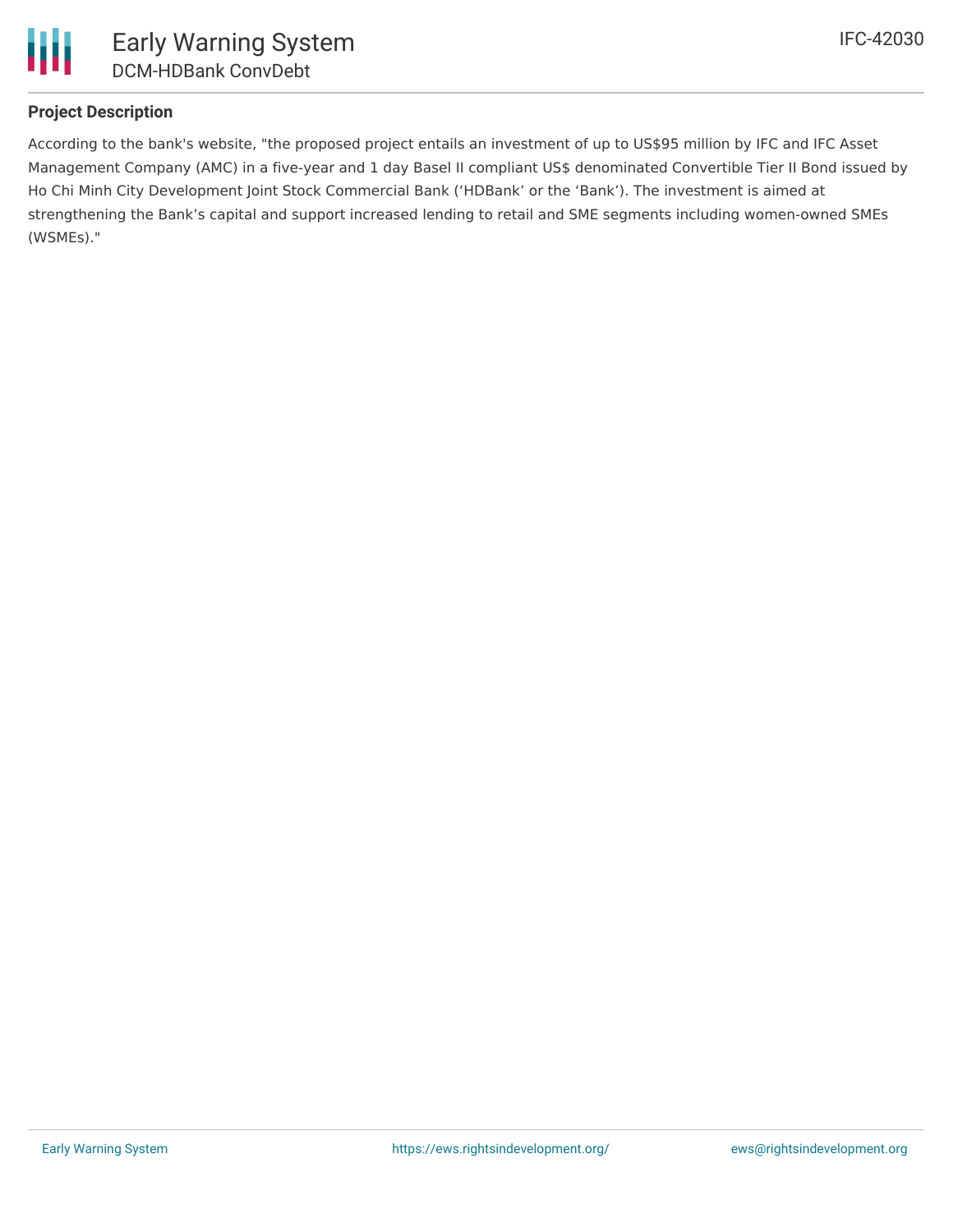

# **People Affected By This Project**

The project is expected to (i) increase access to finance for individuals and SMEs, including WSMEs through both traditional banking and digital platforms and (ii) contribute to market resilience in the Vietnam banking sector by sending a positive signal and boosting investor confidence thus enabling local banks to attract investment needed to build their capital positions and sustain their growth.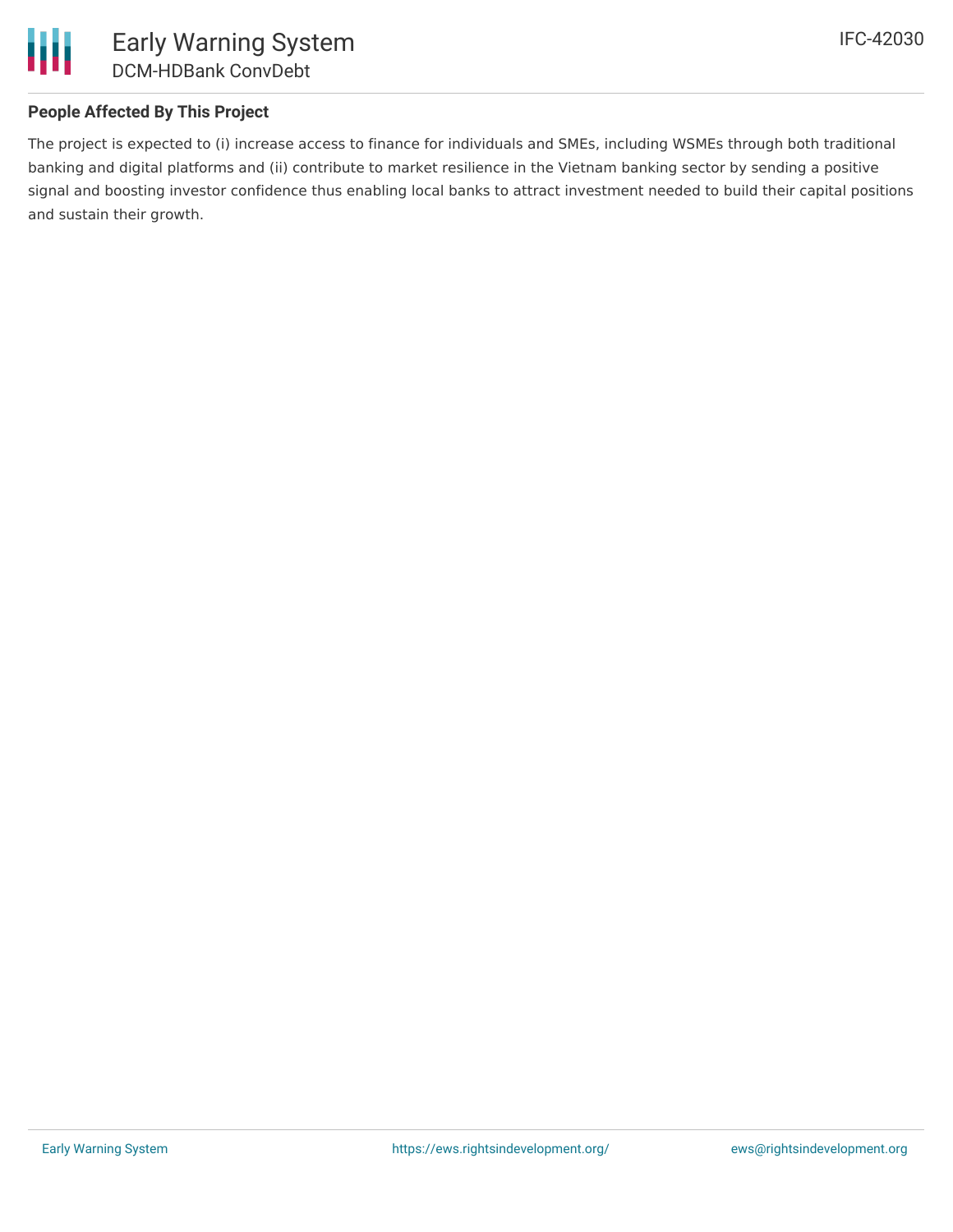

#### **Investment Description**

• International Finance Corporation (IFC)

The Bank is targeting to raise up to US\$200 million through this privately placed issuance with the balance expected to be raised from international investors. The investment is aimed at strengthening the Bank's capital and support increased lending to retail and SME segments including women-owned SMEs (WSMEs).